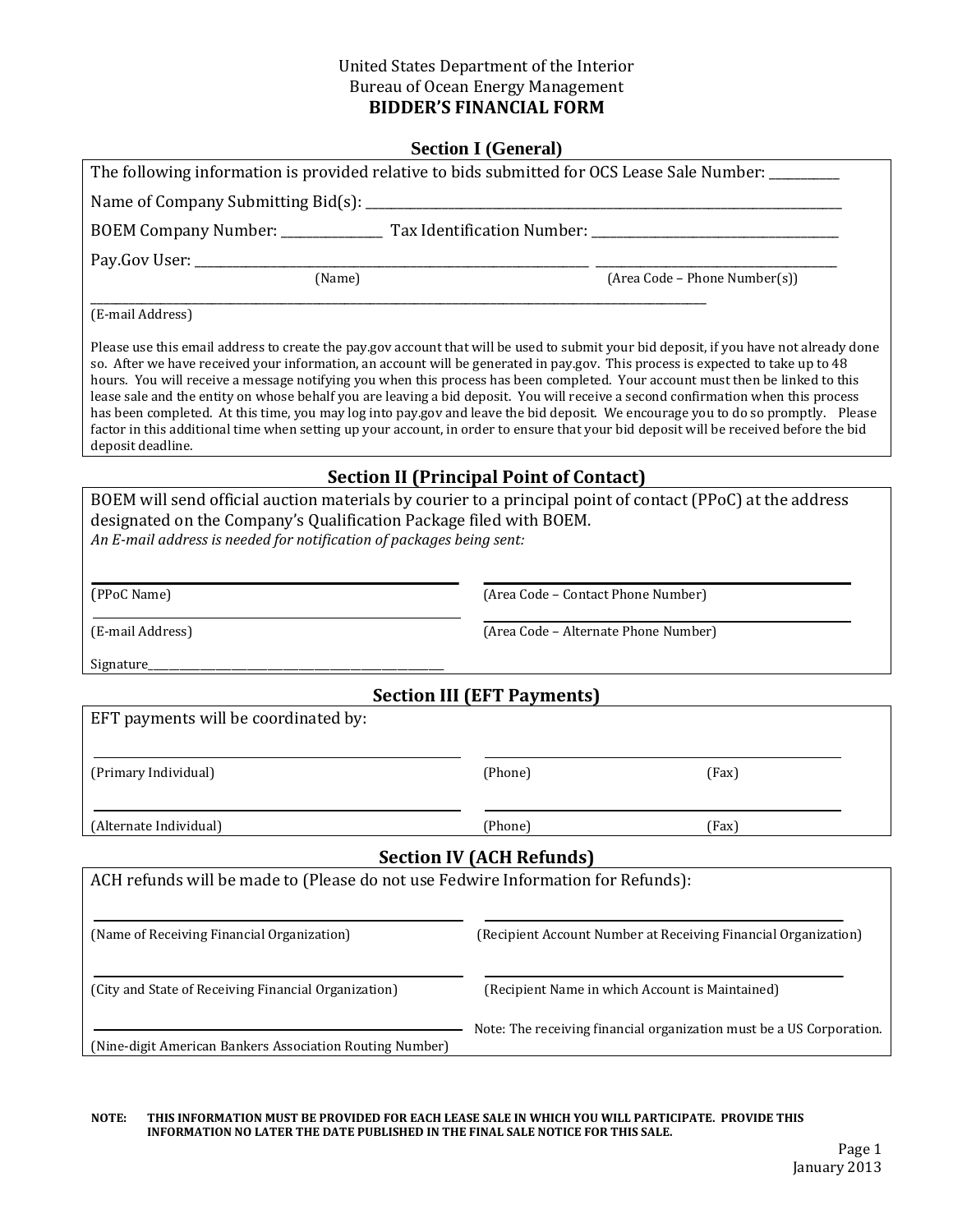#### United States Department of the Interior Bureau of Ocean Energy Management **BIDDER'S FINANCIAL FORM Section V (Individuals Authorized to Bid)**

The following individuals will be the only people authorized to bid on behalf of the company identified in Section I. Up to three individuals may be nominated by the company.

| (Authorized Individual 1 Name)    | (Area Code - Contact Phone Number(s)) |  |  |
|-----------------------------------|---------------------------------------|--|--|
| (Company Street Address)          | (City, State, Zip)                    |  |  |
| (E-mail Address)                  | $(Fax \#)$                            |  |  |
| Signature_                        |                                       |  |  |
|                                   |                                       |  |  |
| (Authorized Individual 2 Name)    | (Area Code - Phone Number(s))         |  |  |
| (Company Street Address)          | (City, State, Zip)                    |  |  |
| (E-mail Address)                  | $(Fax \#)$                            |  |  |
| Signature_                        |                                       |  |  |
|                                   |                                       |  |  |
| (Authorized Individual 3 Name)    | (Area Code - Phone Number(s))         |  |  |
| (Company Street Address)          | (City, State, Zip)                    |  |  |
| (E-mail Address)                  |                                       |  |  |
| Signature_                        |                                       |  |  |
| <b>Section VI (Certification)</b> |                                       |  |  |

# 1. I, \_\_\_\_\_\_\_\_\_\_\_\_\_\_\_\_\_\_\_\_\_\_\_\_\_\_\_\_\_\_\_\_\_\_\_\_\_\_\_\_, certify that the company identified in Section I did not and will not engage in anticompetitive bidding behavior in violation of Federal law, BOEM's regulations, or auction procedures. 2. I further certify that the company identified in Section I's participation in this auction process is a good faith effort to win a lease to engage in the development of renewable energy resources. 3. I, as an authorized representative of the company identified in Section I, certify to the truth and accuracy of the statements and information provided in Sections I through VI this form. 4. I acknowledge that with regard to the computer system supporting the auction, unauthorized user attempts to (a) access, upload, change, delete or deface information on this system, (2) modify this system, (3) deny access to this system, or (4) otherwise misuse this system are strictly prohibited and may result in criminal and civil penalties. \_\_\_\_\_\_\_\_\_\_\_\_\_\_\_\_\_\_\_\_\_\_\_\_\_\_\_\_\_\_\_\_\_\_\_\_\_\_\_\_\_\_\_\_\_\_\_\_\_\_\_\_\_\_\_\_\_\_\_\_\_\_\_\_\_\_\_\_\_\_\_\_\_\_\_\_\_\_\_\_\_\_\_\_\_\_\_\_\_\_\_\_\_\_\_\_\_\_ \_\_\_\_\_\_\_\_\_\_\_\_\_\_\_\_\_\_\_\_\_\_\_\_\_\_\_\_\_\_\_\_\_\_\_\_\_\_\_ Signature Date Date of the Date of the Date of the Date of the Date of the Date of the Date of the Date of the \_\_\_\_\_\_\_\_\_\_\_\_\_\_\_\_\_\_\_\_\_\_\_\_\_\_\_\_\_\_\_\_\_\_\_\_\_\_\_\_\_\_\_\_\_\_\_\_\_\_\_\_\_\_\_\_\_\_\_\_\_\_\_\_\_\_\_\_\_\_\_\_\_\_\_\_\_\_\_\_\_\_\_\_\_\_\_\_\_\_\_\_\_\_\_\_\_ Name and Title (print) (This section must be signed by an individual on file with BOEM as being authorized to bind the company)

#### **NOTE: THIS INFORMATION MUST BE PROVIDED FOR EACH LEASE SALE IN WHICH YOU WILL PARTICIPATE. PROVIDE THIS INFORMATION NO LATER THE DATE PUBLISHED IN THE FINAL SALE NOTICE FOR THIS SALE.**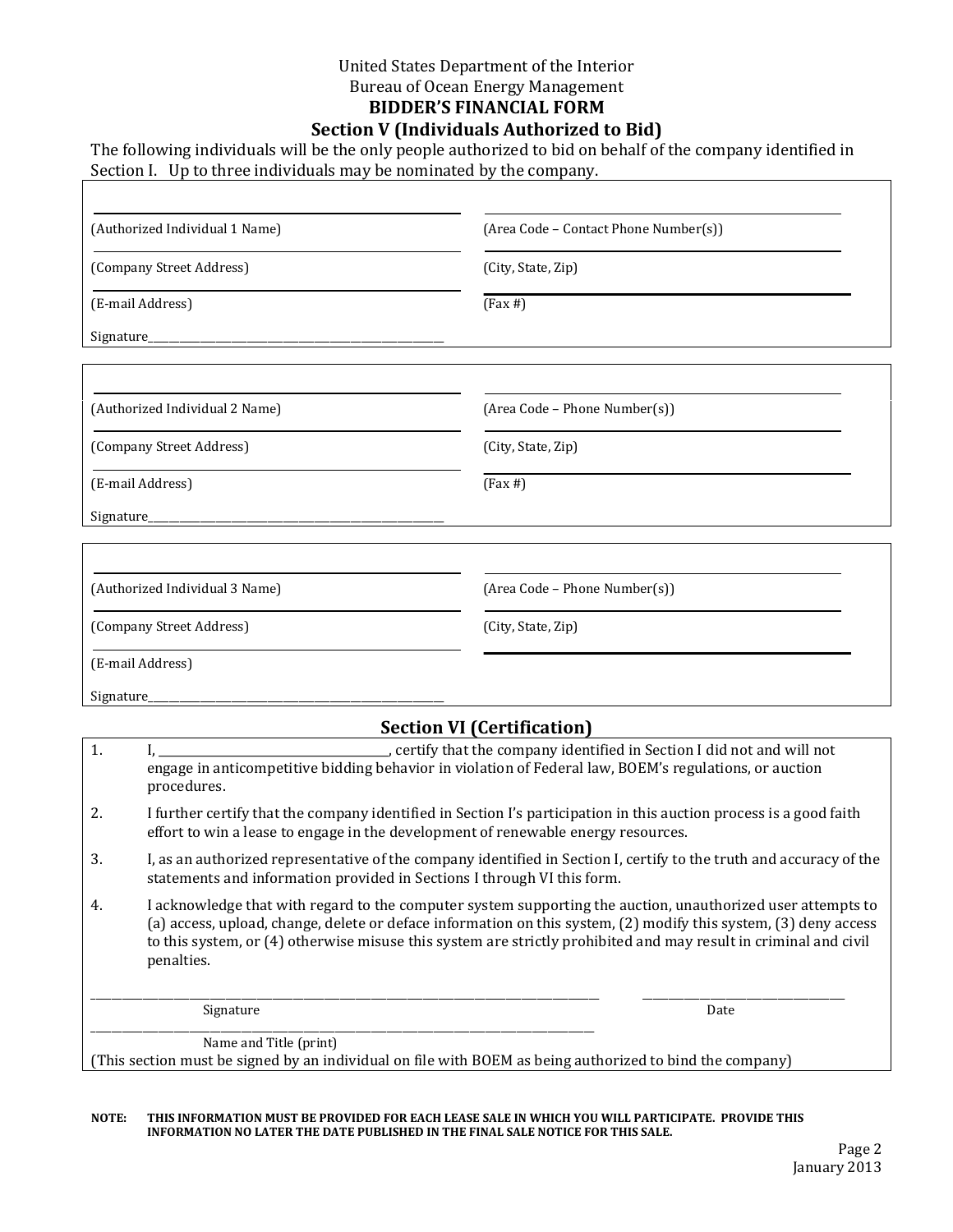# **Instructions to Bidders** *for the*  **Bidder's Financial Form**

*The instructions below detail how to complete the Bidder's Financial Form. For ease of reference, each data item is entitled exactly as it appears on the form.*

## **Section I** (General)

- Enter the **OCS Lease Sale Number –** a new Bidder's Financial Form will be required for each sale
- **Name of Company Submitting Bid** should be the same name as listed on the Qualification Package with BOEM
- **BOEM Company Number** the qualification number issued by BOEM
- **Tax Identification Number** your company's TIN #
- **Pay.Gov User** is the individual who will be leaving a bid deposit on behalf of the company. This user will be registered with Pay.Gov to give them access to place a bid deposit in a Renewable Energy Lease Sale. This **Phone Number** and **E-mail Address** will be used to contact the individual when they are established in Pay.Gov and to give additional instructions on how to setup a Pay.Gov account. *This is a private form on Pay.Gov and only individuals who have been properly set up and linked to a company can access this page and submit a Bid Deposit on behalf of a company.* If you already have a pay.gov account active under the email address provided, BOEM will link that address to your pay.gov account shortly after receiving and processing this form.

### **Section II (Principal Point of Contact)**

BOEM will courier all packages to the individual and address on file in the company's qualification package. If you need to verify this information, you may contact Gina Best at 703-787-1300. Packages to be shipped will include: Bid Packages containing bidding tokens, Alternate Bidding Forms, Lease Forms to be executed.

• This **E-mail Address** will be used to notify the company of packages being shipped and timing.

### **Section III (EFT Payments)**

• **Primary Individual, Phone** and **Fax** number (including the area code) should be for your EFT coordinator. The BOEM/ONRR will contact this person to resolve any EFT problems. Only one EFT coordinator and one alternate should be designated for bid(s) made by several companies as joint bidders.

*NOTE: EFT includes: ACH, Fedwire and Pay.Gov*

### **Section IV (ACH Refunds)**